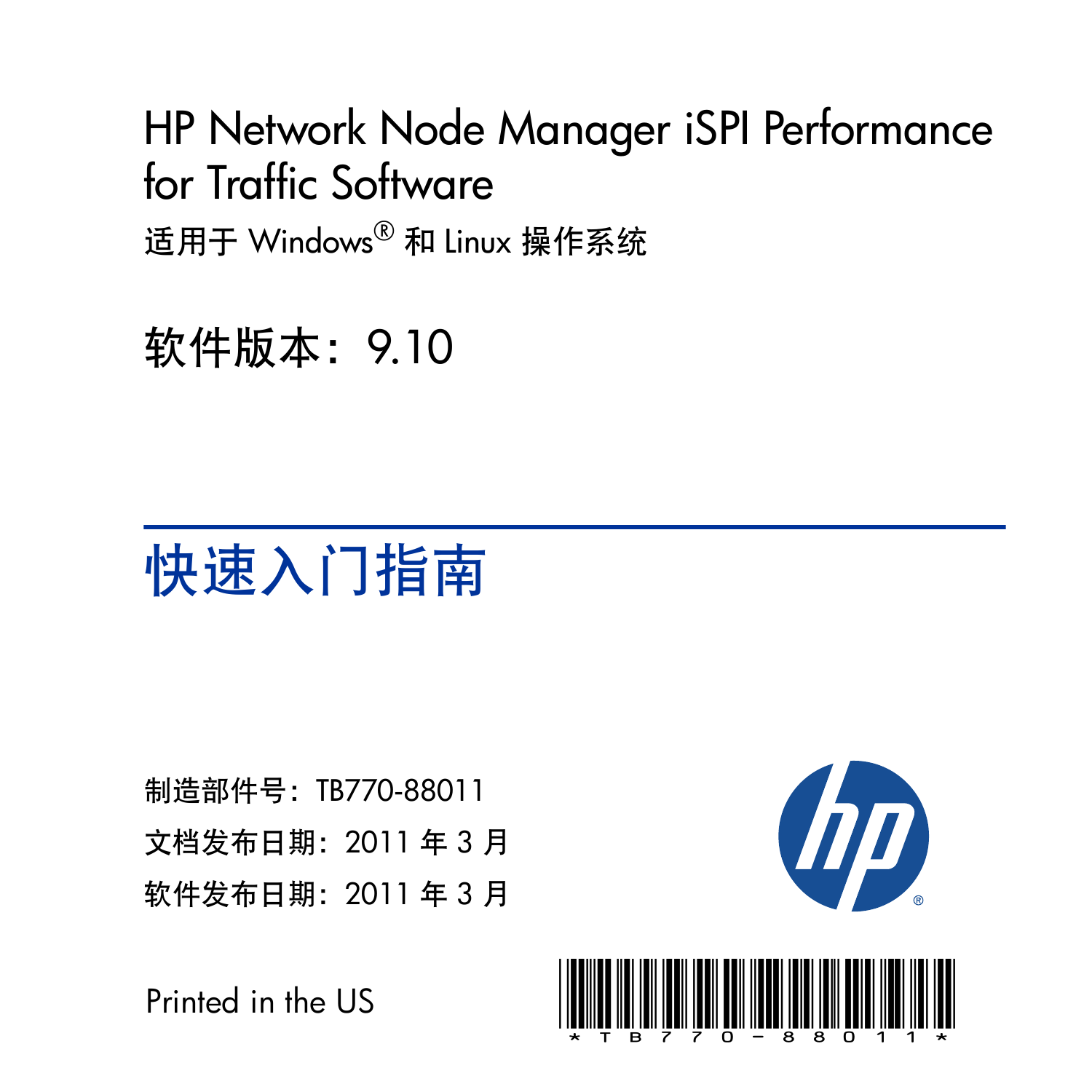## 支持

访问 HP Software 支持网站:

## www.hp.com/go/hpsoftwaresupport

作为重要的支持客户,您可以享受使用 HP Software 支持网站所带来 的以下好处:

- 搜索感兴趣的知识文档
- 提交并跟踪支持案例和改进请求
- 下载软件修补程序
- 管理支持合同
- 查找 HP 支持联系人
- 检查有关可用服务的信息
- 加入与其他软件客户的讨论中
- 研究并注册软件培训

大多数支持区域要求您以 HP Passport 用户身份注册才能登录。许多 区域还需要支持合同。

要注册 HP Passport ID,请转至:

## http://h20229.www2.hp.com/passport-registration.html

要查找有关访问级别的详细信息,请转至:

## http://h20230.www2.hp.com/new\_access\_levels.jsp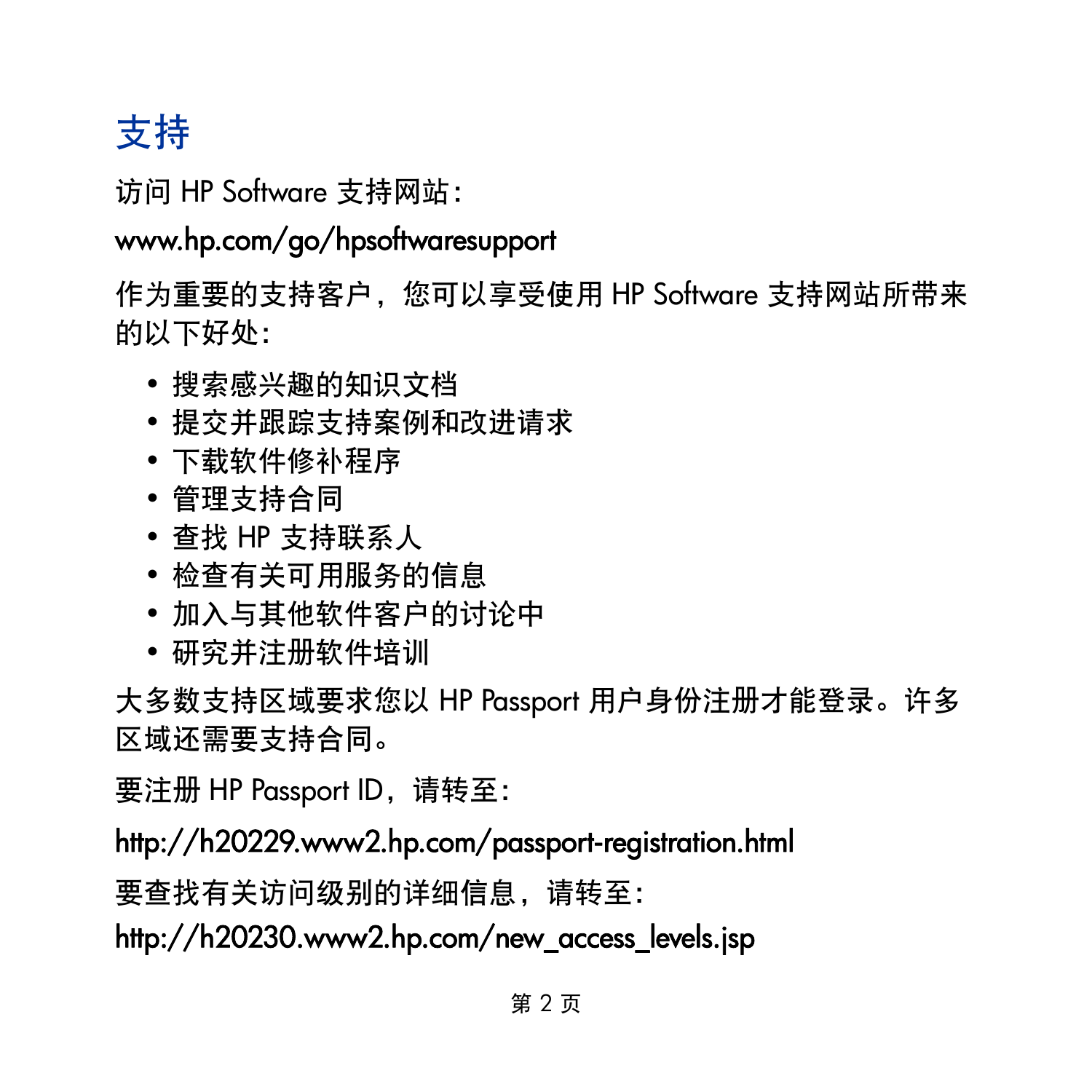## 先决条件: Network Performance Server

确保您部署中的系统上安装了 Network Performance Server。

有关详细信息,请参见 《HP Network Node Manager iSPI Performance for Metrics Software/Network Performance Server 9.10 安装指南》(可从 HP Network Node Manager iSPI Performance for Metrics Software 介质上获取)。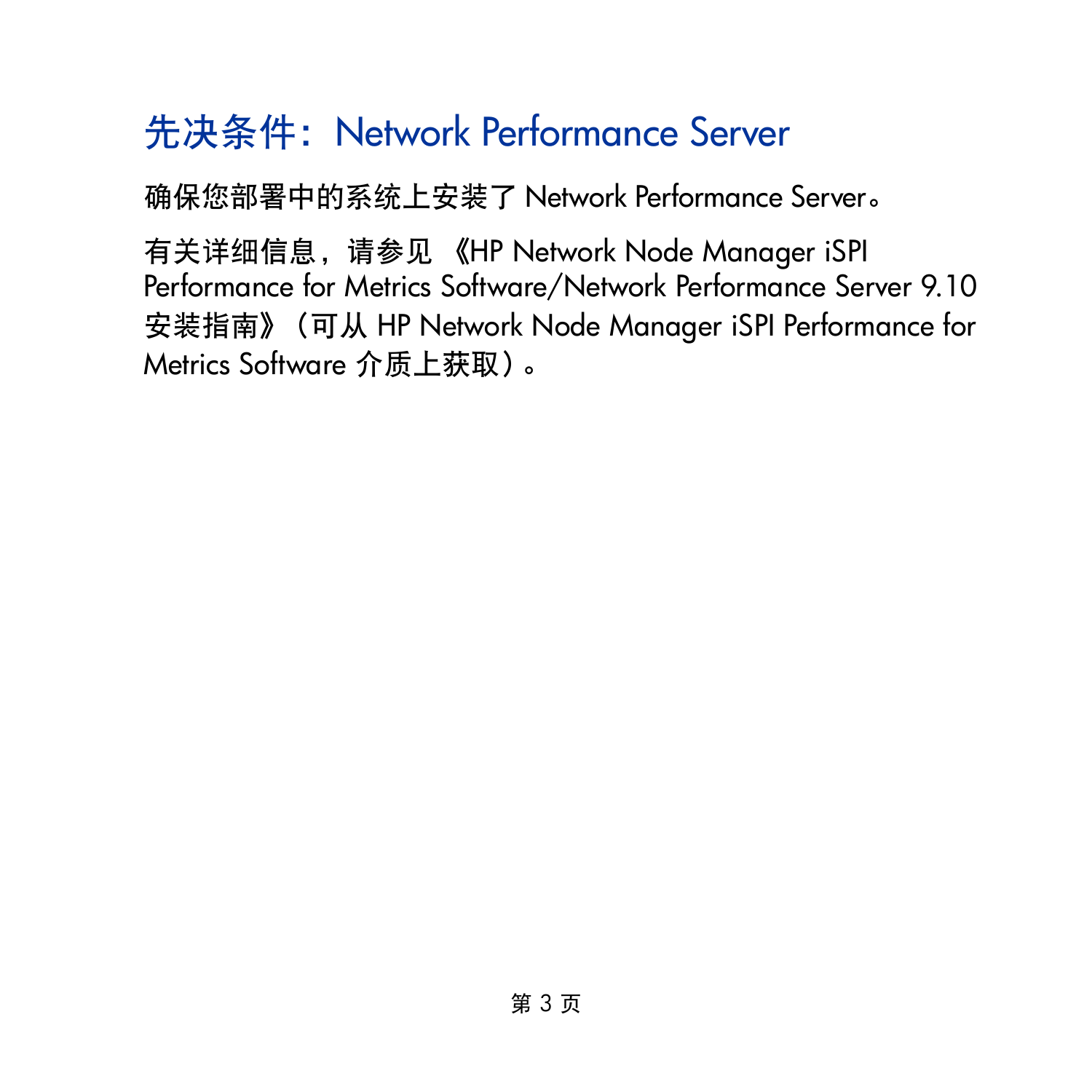## 快速入门安装说明

开始安装 HP Network Node Manager iSPI Performance for Traffic Software 之前, 请执行以下步骤:

- 1 在产品介质 (DVD-ROM 或电子下载)上, 转到顶级目录或根 目录。
- 2 打开以下文件,查看或打印适用于您操作系统的 《HP Network Node Manager iSPI Performance for Traffic Software 安装指南》: Traffic\_spi\_installation\_zh\_CN.pdf
- 3 打开以下文件,查看 《HP Network Node Manager iSPI Performance for Traffic Software 发行说明》: Release\_Notes\_Traffic\_SPI.htm
- 4 打开以下文件,查看 《HP Network Node Manager iSPI Performance for Traffic Software 系统和设备支持列表》: Support\_Matrix\_Traffic\_SPI.htm
- 5 使用这些文档中的信息安装产品。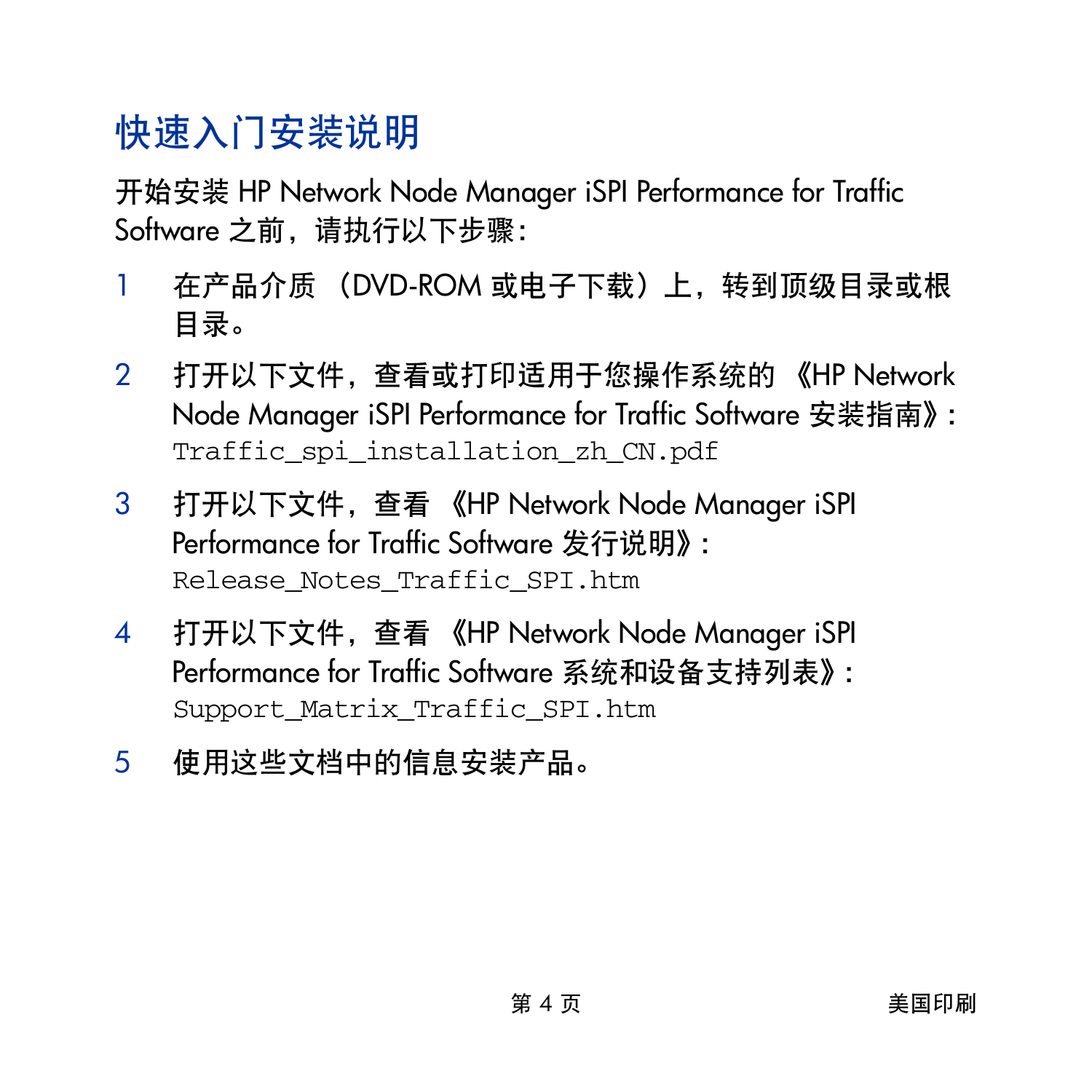### 重要信息:要获得上面列出的所有文档的最新版本,请访问 http://h20230.www2.hp.com/selfsolve/manuals

此站点要求您注册 HP Passport 才能登录;请转至: http://h20229.www2.hp.com/passport-registration.html